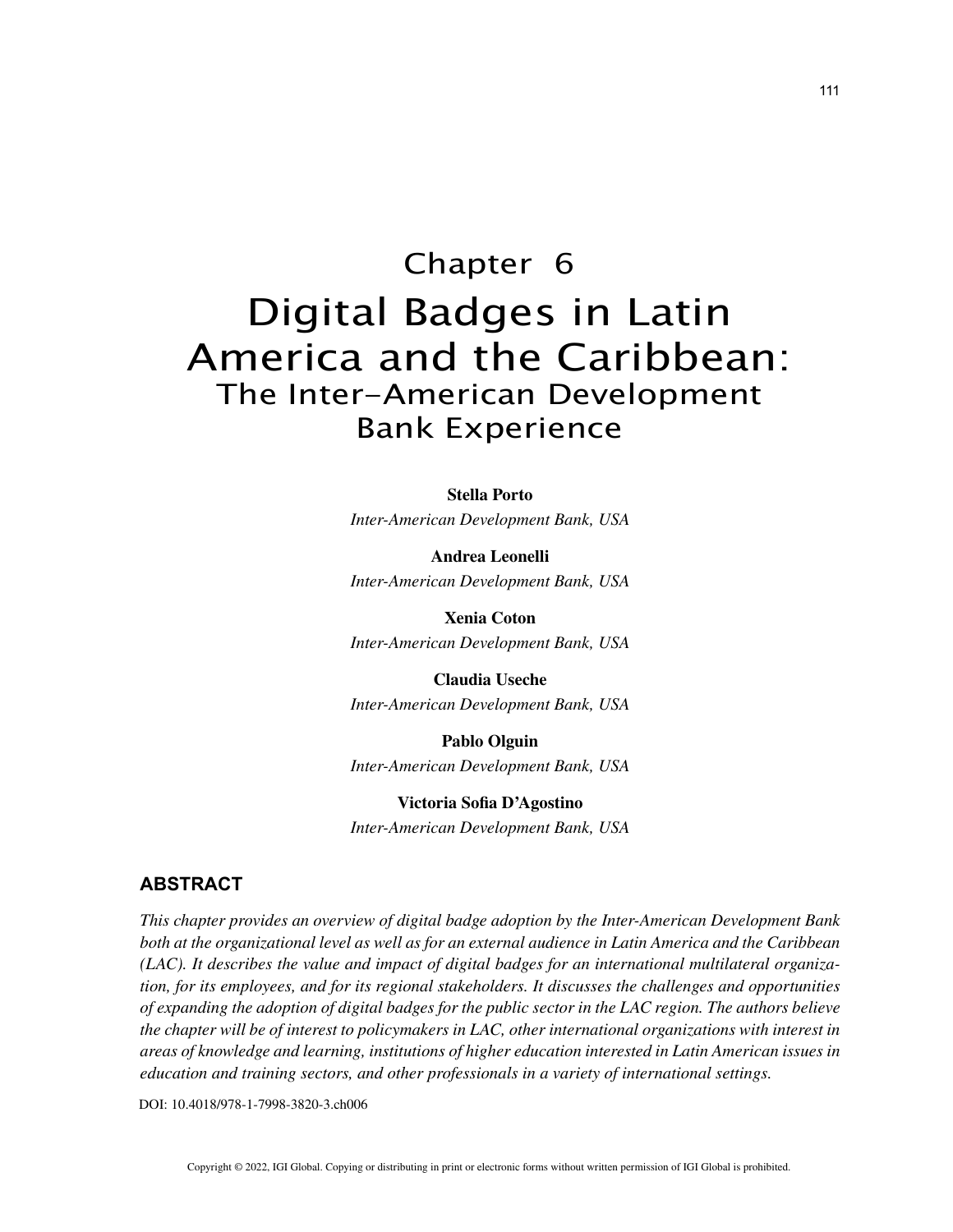### **INTRODUCTION**

The Inter-American Development Bank (IDB) is the leading development institution in Latin America and the Caribbean. As originally stated in the Agreement establishing the IDB in 1959, its mission is to contribute to accelerating the economic and social development of the developing member countries in the region. IDB fosters economic growth, helps reduce poverty and inequality, improves governance, fosters climate change mitigation and adaptation, promotes gender equality and inclusion, and responds to crises, natural disasters, and other socioeconomic challenges. It also conducts extensive research and shares knowledge through a vast array of publications and capacity-building opportunities.

Since 2004, IDB has been offering professional capacity building for those in the public sector in the LAC region, covering various topics in social and economic development. This offering has steadily grown in these almost two decades to include a variety of modes of online delivery, including MOOCs (Massive Open Online Courses). Since IDB is a non-degree granting institution, alternative credentials are the perfect fit to recognize learning and achievement.

IDB has stepped into the alternative credentials landscape envisioning three main goals: providing recognition of achievement and competencies to its personnel, providing recognition of learning to its audience in the LAC region, and ultimately stimulating and supporting change in the region. IDB is a potential critical catalyst of an innovative approach in the cross-sector realm of labor markets, education, and technology-based innovation. In this chapter, we will explore IDB's strategies to pursue such potential.

This chapter provides the details of the work done at the Inter-american Development Bank (IDB) considering both its internal audience (employees of a large organization) and its external audience (public sector professionals in LAC). It reports on the advancements and challenges as it takes the role of both an issuer of digital badges and that of a partner supporting other regional agencies in this similar journey. Throughout this chapter, the authors use various terms interchangeably, namely digital badges, open badges, badges, and alternative credentials. The latter might serve as a broader term for all nontraditional credentials, including digital badges. In the context of IDB, alternative credentials are in fact always open digital badges.

The Background and Context section provides an overview and analysis of online training programs and digital credentials for continuing education opportunities in LAC. It describes the reasons why IDB started to use digital badges and the current context of digital badges in LAC. It briefly explains the importance of digital badges within this context and IDB's role as a key player in LAC and as a catalyst for the adoption and expansion of digital badges in the region.

The following section ("IDB Credentials for Professional Development within the Organization") focuses on the adoption and use of digital badges internally at IDB. Like other large organizations, IDB places significant value on the capacity building of its personnel to facilitate the understanding of the institution's organizational culture, policies, procedures, rules, and regulations to develop its functions properly. IDB has included digital badges as part of various organizational training opportunities, including HR compliance training, soft skills training such as leadership and negotiation, as well as technical training to help its employees follow the various project management processes involving loan operations. The section looks at organizational factors that are often critical to implementing any project, such as project governance, teamwork, the definition of roles and responsibilities, and communications.

The section "IDB Credentials for Professionals in the LAC Region" follows with a discussion of the challenges and opportunities of expanding the adoption of digital badges in LAC, with a special focus on the public sector. This includes a presentation of the efforts IDB has made as an issuer of badges in